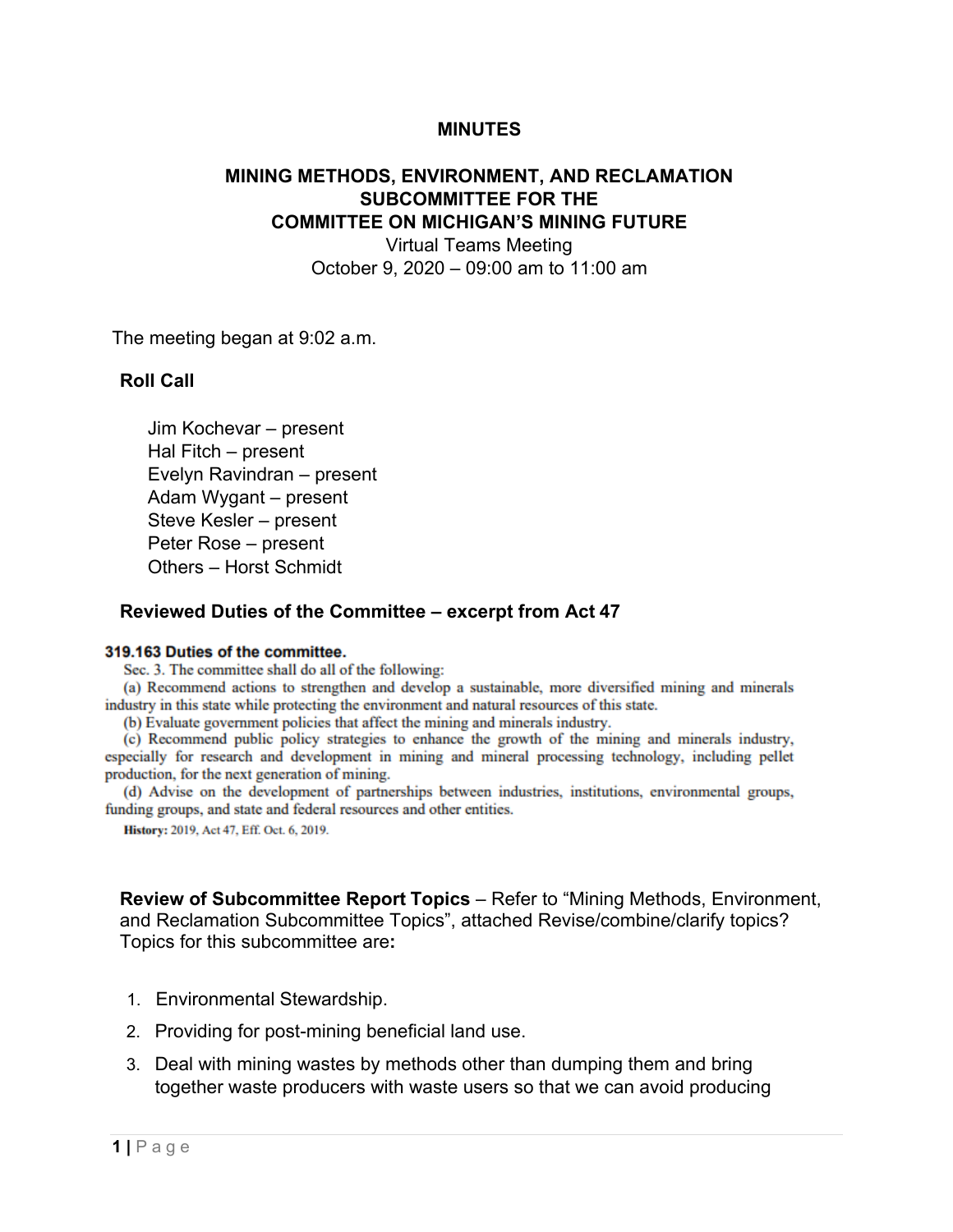pollution.

- 4. Backfilling: reducing waste through best management practices. Sustainable Mining Practices.
- 5. The Tilden Mine in Michigan is the only hematite mine across all domestic US iron ore operations in Minnesota and Michigan; all others mine magnetite. Production of hematite iron ore pellets presents additional mining and processing challenges when compared to other producers/competitors.
- 6. Reclamation Strengthening requirements would help the industry.
- 7. Finding better ways to remediate legacy mining sites.
- 8. Climate change: how do we consider climate change (changing weather patterns) impacts in permitting, baseline collection, water protection, wetlands protection, etc.
- 9. Cumulative impact.

There is no representation from two major industries: non-precious metals and aggregates and mineral mining. There is a lot of overlap with topics from this subcommittee and the Regulatory Policy Subcommittee.

The cumulative impact was a result of gradual increases over time, and significant change or impact. Backfilling is the easiest technology to be used in the tribes.

Is there a need to mine in areas where people are settled? There are reserves all across the upper peninsula, and they could get into settled areas. There is more impact in an aggregate setting. Reserves are usually avoided in populated areas.

Regulations tie in with climate change. The Governor's initiative is for us to be carbon neutral by 2050. There is a task force to work on this. WE need regulations for new materials and rethink the eight of iron. We are dealing with more extreme climate events and need to e thinking about this when we issue permits. There is some concern with monitoring stations; we need better data to get closer to home. We need to look at the evaluation of design outside of mining and will be looking at climate change.

There are problems with people buying land; they are not sure if they're getting minerals when they buy the land. Is there a zoning system in the upper peninsula to classify land? None that the DNR is aware of. There are several bills in the legislature.

Oil and gas mining do not have to be zoned a certain way for a miner to extract minerals. Research and mapping recommendation is to do an inventory of mineral mining and waste management. People can't mine with regulations. The only way it would diverge would be a new way of mining or doing things.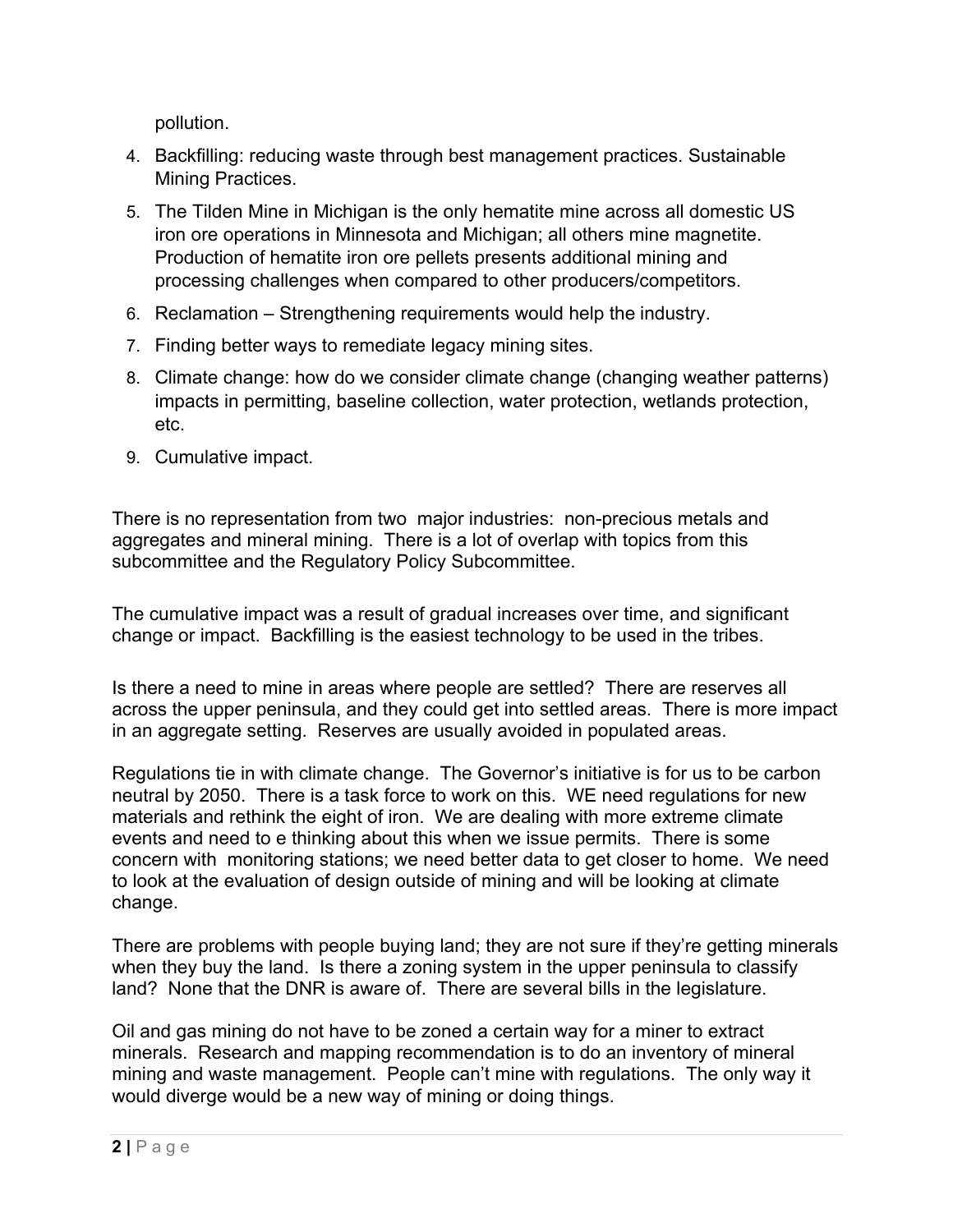Is the reuse of tailings likely to be an issue in the foreseeable future? The Regulatory Policy Subcommittee discussed this. We can also evaluate this with our subcommittee. There may not be a lot of sites. We should be encouraged if you can do brownfield instead of greenfield sites.

A discussion took place if the two subcommittees, Regulatory Policy , and the Mining Methods, Environment, and Reclamation should be combined since a lot of these topics overlap. We can evaluate the topics here. Is pellet production included? A lot of areas are multifaceted and overlap with other committees. This committee is looked at with beneficial use/reuse of productions and reclamation.

Mining methods need to be set up so that at the end of the use for mining and reclamation a process is in place. We need to do all we can to prepare ourselves to leave something behind. Aggregates gave a presentation of housing developments that left beneficial things behind. We don't want to leave land unusable when mining is done.

Laurentian Vision Partnership has a concept to partner with mining entities and plan for mining at a later development.

There are no mine specifics for industrial minerals, and we should look into this. This report may have things not everyone agrees on.

With greenhouse gas production, Cliffs owns a lot of land and work with a lot of potential developers for solar farms. The Energy Task Force is working towards renewables. A lot of people don't want solar farms in their backyards. Evelyn's tribe did not want solar farms. Without subsidiaries, how well would these farms do?

Part 632 requires alternative analysis. Iron Mining isn't specific; regulators could request it. There are no regulatory framework for iron metals.

Where and how can we mine? In a sense, this is the start of the reclamation issue. We have no obligation to check off each item on our list. Some of them can be combined as they are related.

Time Eisele is working on how to get manganese. With some mining practices, backfilling should be recognized. We should focus on items 2, 3, 4, 6, and 7 and focus on the Elden Mine reclamation. Regulations don't dictate how to sue land. What are potential other beneficial uses? Industry minerals don't talk about sequential use or reclamation. We want to make sure everyone is aware of the issues. Recommendations can be made to make people aware of this.

Some limestone quarries were not left in a good way. There is no standard on these or aggregate bills right now. Industrial minerals have drawn a lot of attention right now. Iron and nonferrous metallics are what we are trying to focus on in the UP for reclamation.